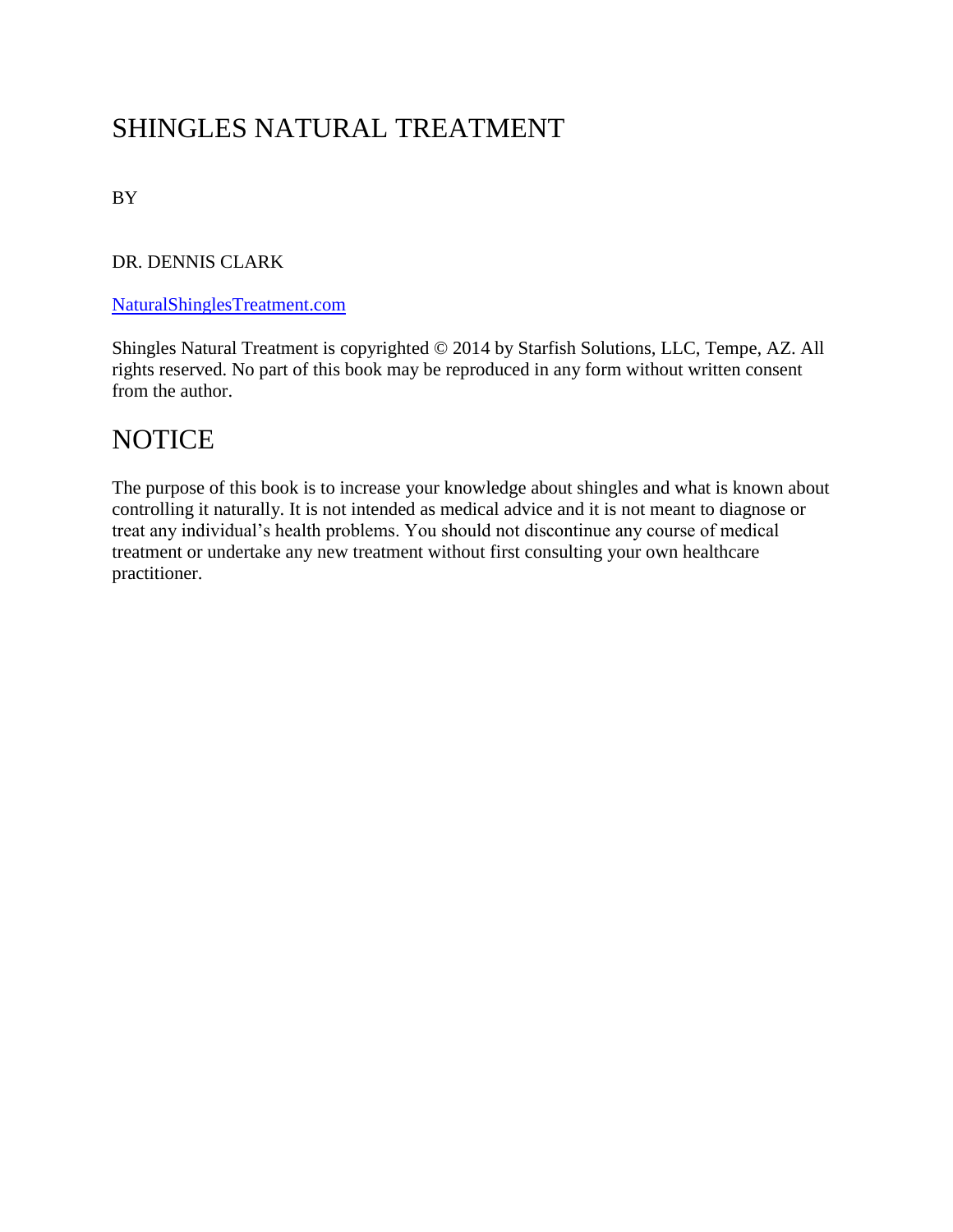### **PREFACE**

Contemporary society has developed an increasing interest in natural medicine, an interest that accelerated throughout the 1990s and has continued to do so into the 21st century. This renewed interest comes in response to a healthcare crisis in industrialized countries, led by the United States. In the U.S. we pay more for medical care and accomplish less than most other nations of comparable living standards, while healthcare costs continue to spiral out of control.

We are bankrupting our economy by spending more than a trillion dollars a year on medical treatments that are often inappropriate, ineffective, and unnecessarily dangerous. In spite of this high cost trend, medical science has yet to discover the critical underlying causes or the appropriate and effective treatments for any of the major human diseases, including cancer, AIDS, heart disease, herpes, shingles, Parkinson's disease, Alzheimer's disease, arthritis, and osteoporosis.

These failures of modern medicine have given our collective memory a jolt to recall folk remedies that were once widely and successfully used for all sorts of human disorders. Such rediscovered folk medicines have now been evaluated in thousands of clinical and other scientific studies worldwide.

One such rediscovery in my laboratory is the North American desert shrub, Larrea tridentata, which has a long folk history in the treatment of many diseases. This book provides valuable information about this plant and its importance as a natural remedy for one of the most common and vexing sets of diseases that can afflict people: shingles.

Not a week goes by without several magazines, scientific journals, and newsletters adding to the information overload about natural medicine. This outpouring cannot be ignored. By now everyone from doctors to patients, from insurance companies to the drug industry, knows about this growing phenomenon. It is ironic, however, that the natural treatments are now referred to as 'alternative' or 'complementary' medicine, whereas the recent inventions of modern medicine constitute the mainstream.

This situation presents the end user (you, me, and every other individual seeking good health) with a contrast of choices. On one hand, mainstream medicine is extremely highly regulated as to who can train the physicians, who is allowed to practice medicine, which treatments are approved for research and clinical use, which companies can own treatments (that is, patented drugs and devices), and who is allowed to make and sell the approved products.

On the other hand, alternative medicine, to say the least, is much less regulated in all comparable areas. The lack of regulation puts a premium on knowing how to choose what works, based on tradition and science, and what doesn't work.

Training varies in quality and quantity for all manner of physicians. Some countries or states grant licenses for certain types of practitioners and not others. Natural drugs may be prescribed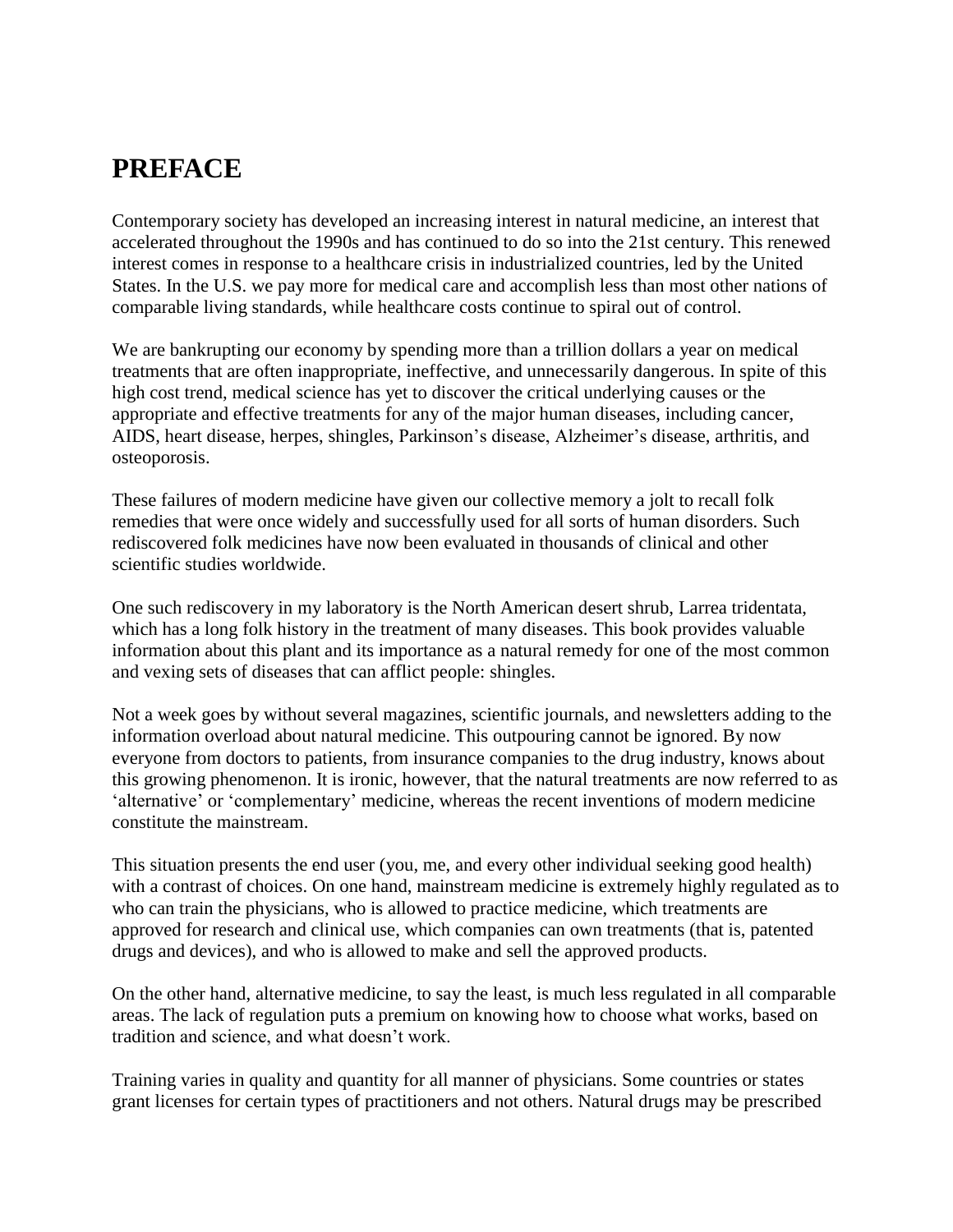by professionals but not labeled as medicines in retail stores. Alternative treatments often must slither around under the guise of nutritional supplements and be regulated more or less as foods.

So how are you going to decide on a treatment modality and choose from the many protocols that are available within it? You can be like a friend of mine who informed me that she didn't believe in natural medicines (to which I responded that I hadn't heard that this was a faith). Or you can be like many of my students in plant biology over the decades, who like to say that natural products are better for you because they are natural (at which point I am always delighted to tell them that strychnine, coniine [from poison hemlock], nicotine, and cocaine are all natural products, too). Neither extreme is an example of clear thinking.

All disciplines have something good to offer, so your personal challenge is really quite simple: Answer the question, 'What is most likely to be effective and safe for me?' Your best answer has to be based on the prior evidence that you can use for evaluating a treatment. This means that you will have to become a bit of a scientist (this isn't so bad...I enjoy being one!) so you can obtain, read, and evaluate published materials before making your decision.

This is where I come in, unless you already have access to a university library and the skills for finding and evaluating scientific literature. And this is where this book fills a niche for you, by presenting the information you need for evaluating and deciding on a certain treatment protocol for shingles.

Before moving on, I'd like you to ask the following question of me (because I'm going to answer it anyway): Why I am writing about THIS particular treatment for THIS particular medical problem? I have many reasons:

1) a professional and personal bias toward natural medicine;

2) a fascination with a plant species that I have seen almost everywhere in the deserts of the southwestern U.S. and adjacent Mexico;

3) research for the past 40 years with the types of chemicals that this plant species produces in abundance;

4) the continuing discoveries of the antiviral properties of these kinds of plant chemicals;

5) a fortunate discovery a few years ago revealing that an extract from this plant makes certain kinds of viral infections go away. (For the especially curious readers of this book, it was HIV.)

Several friends and colleagues have reviewed this book and have done their best to keep me from making it too technical. Nevertheless, I love plant biology and chemistry, and I know a lot about it and feel compelled to share as much of it as I can with anyone who will listen or read about it. So this book represents an uneasy truce between their recommendations for something that is not too detailed and my desire to expound on the science that is near and dear to me. All of the information in this book is important for everyone, and my goal is to make it understandable to you regardless of whether you are a scientist.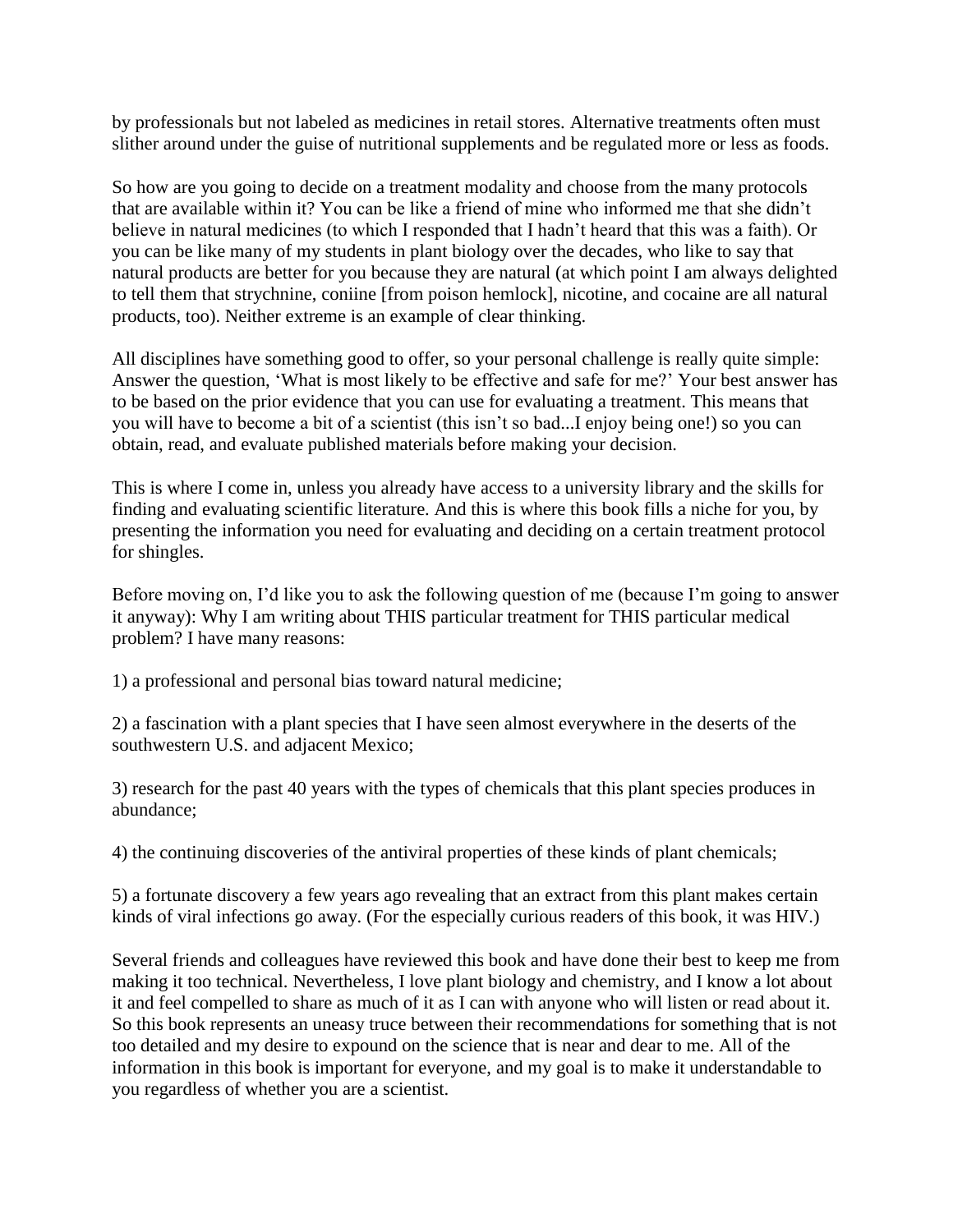What you will find in this book is information about an overview of many natural approaches to treating shingles outbreaks, plus considerable detail about, Larrea tridentate, the one that I have studied in my own laboratory. Many excellent treatments for shingles are available, some of which are from natural sources and some of which are synthetic and available by prescription only. Be forewarned that there are plenty of bad treatments, too.

The two main purposes for this book are: 1) to provide you with a list of solid natural approaches to controlling shingles, based on traditional knowledge; and, 2) to provide you with enough information about a particular botanical treatment so you can compare it with information about others and make a good decision regarding your own health. May all of your healthcare decisions be good ones!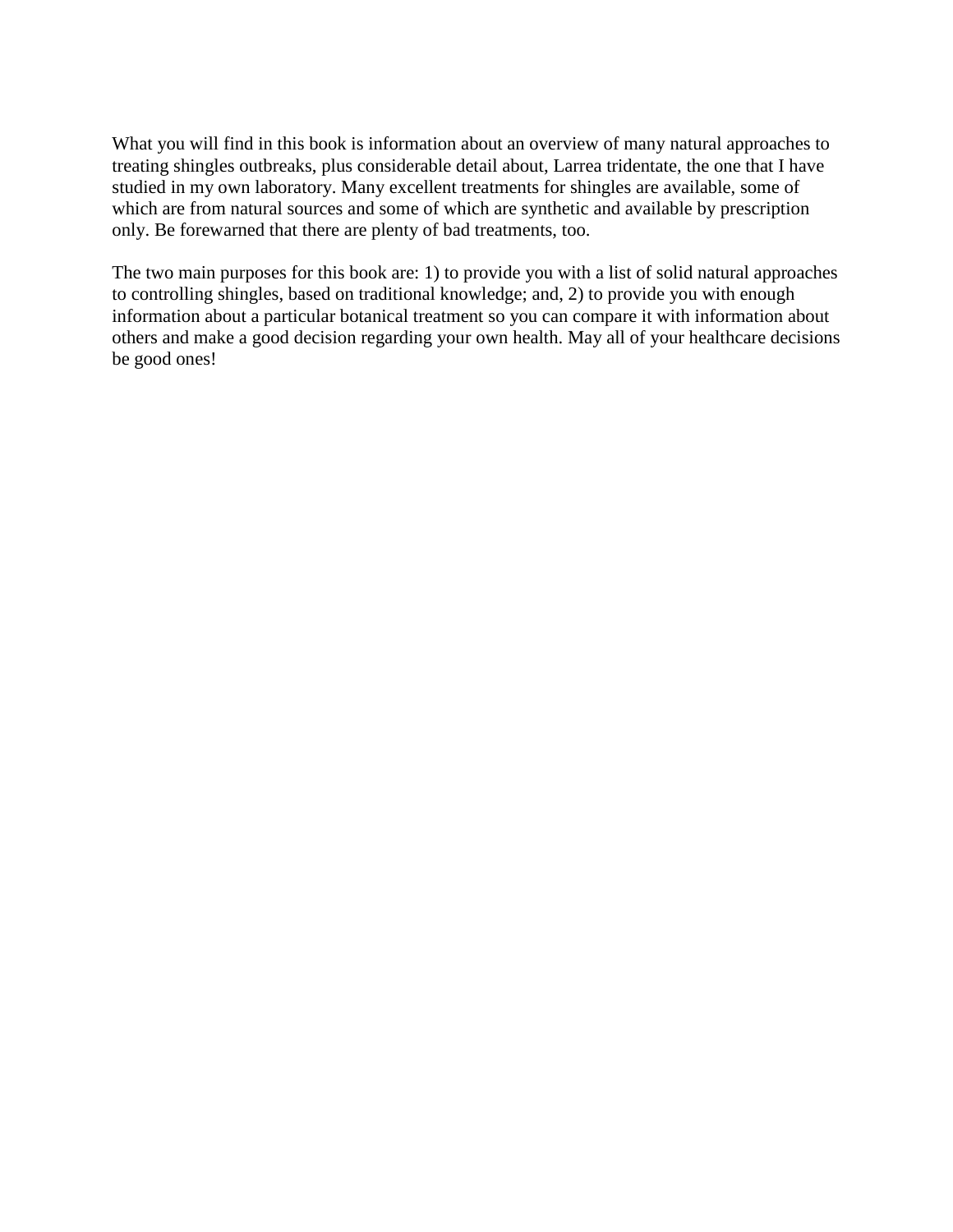# **INTRODUCTION**

All living organisms play host to viruses, even including bacteria. It is a certainty that you will be affected by multiple kinds of viruses throughout your lifetime. The most common human viruses will show up as the common cold, flu, cold sores, chickenpox, and shingles. Less common, and more deadly, viruses are blamed for such diseases as ebola, AIDS, bird flu, SARS, and hepatitis. Scientists are also suspicious of viruses that are associated with multiple sclerosis, chronic fatigue syndrome, neurological diseases, cancer, and many more.

Your body is one of the main determining factors for whether you will suffer from shingles or any other viral disease. You are exposed to viruses on a daily basis, and most of the time your immune system or other defense mechanisms help you resist infections. Otherwise, you would be sick all of the time.

Another main factor for infection is the type of virus and its response to your defenses. Shingles, for example, is caused by the chickenpox virus that has infected millions of people. Out of all of the people who have had chickenpox, only about 1 to 3 per thousand healthy individuals under 65 years old will get shingles. This number goes up to as high as 12 per thousand for those older than 65. This just means that the vast majority of people who have been exposed to the virus do not develop symptoms, due to the combination of their bodies' defenses and the response of the virus to them.

Your best strategies for fighting viral infections must be based on whatever you can do to help your own defenses and whatever you can do to address the behavior of the virus itself. This book describes a powerful natural remedy for viral infections that does both, a remedy that comes from a common desert shrub that goes by the scientific name, Larrea tridentata ('Larrea'), and the common name, creosote bush.

Larrea has an extensive folk medical history among Native Americans and has attracted a great deal of interest from medical researchers over the past half century because of its uses in several kinds of human disorders, including chickenpox, digestive disorders, sores, inflammation, rheumatism, venereal disease, influenza, bronchitis, and the common cold.

The connection between this list and shingles is evident from the folk use of Larrea against chickenpox. The use of Larrea against influenza and the common cold suggests that this plant has broader antiviral effects than just against chickenpox or shingles, a notion that is now supported by several scientific studies.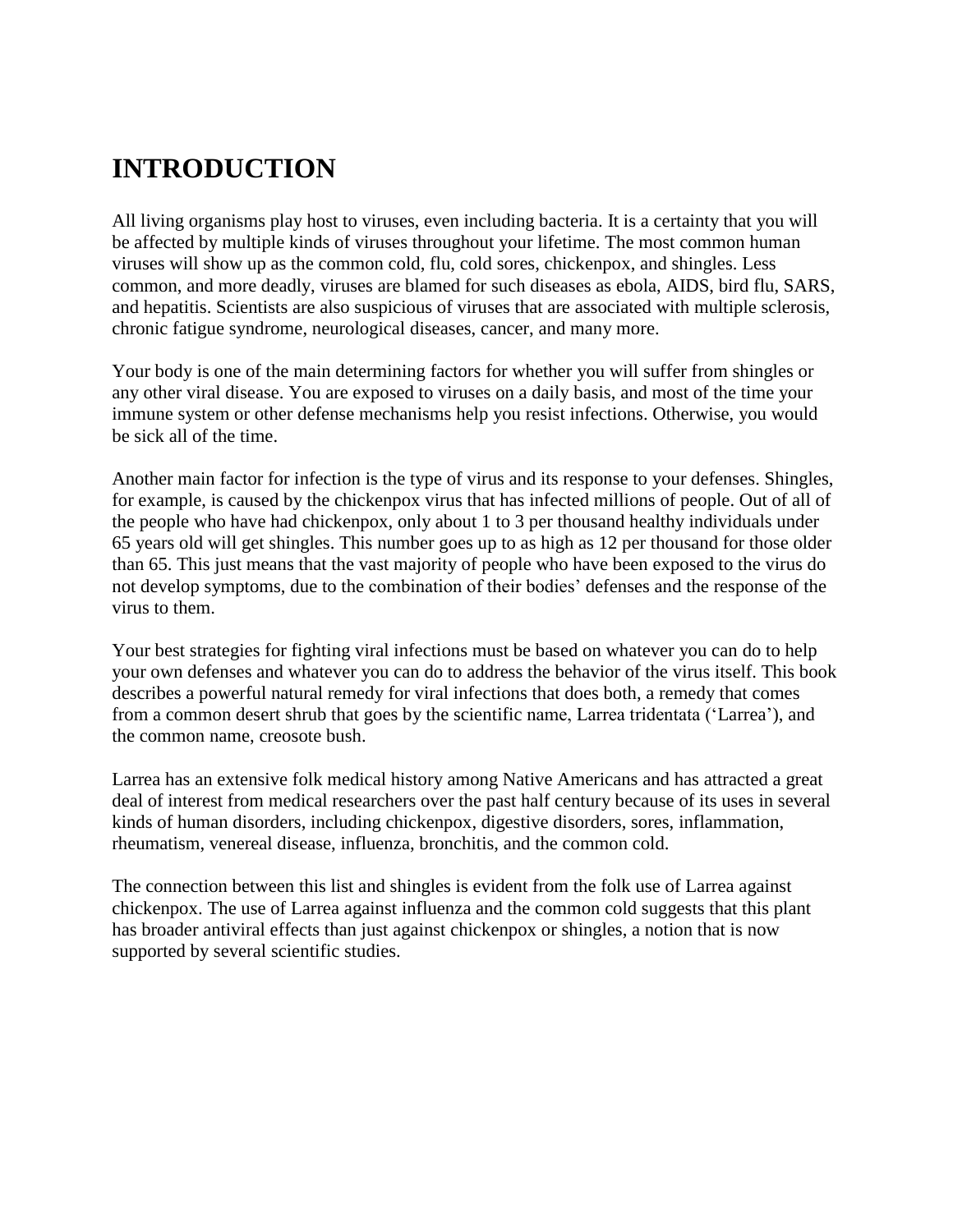## **WHY FOCUS ON HERPES VIRUSES?**

Although the research on Larrea shows activity against several kinds of viruses, including HIV, the one you are most interested in, and the reason you bought this book, is the shingles virus. Since this is a herpes virus, much of the commentary that I provide here is applicable to all types of infections that are caused by this family of viruses.

Viruses that cause chickenpox, shingles, cold sores, genital herpes, Kaposi's sarcoma, and Epstein-Barr syndrome share so many characteristics that scientists classify them in the same family. They target the same kinds of tissues, although in different parts of the body, they have the same basic genetic composition, they respond to drugs the same way, and they respond to natural treatments the same way.

Throughout this book I will refer to shingles and herpes almost interchangeably, because of the tight-knit properties of this family of viruses. Keep in mind, however, is that shingles is not generally contagious, which means that it is not a sexually transmitted disease. Also keep in mind that all herpes viruses reside in your body throughout your lifetime. They don't ever go away permanently.

The more that people know about herpes viruses the better off they are when it comes to preventing or reducing outbreaks or treating full blown cases. Many, many books and articles have been published on this topic, some of which are listed in the bibliography at the end of this book.

In addition, this book provides some of the most important and basic information that everyone should know about viruses in general and herpes viruses in particular. The coverage of viruses is followed by details that you should know about the most commonly used prescription drugs for treating herpes. The drug overview is intended as a valuable addition to your personal health information arsenal.

The most recent contribution by modern science regarding shingles is the shingles vaccine. It has its merits, although they don't quite measure up to all the marketing hype. You can read about the pertinent details on this vaccine later, in the chapter explaining how to boost immunity to viruses.

The most important question in your mind is probably, How do I know that Larrea works?' After the sections about herpes and other viruses, you will find the information you need to answer this question. First you will see why Larrea is such a remarkable medicinal plant, followed by an explanation of the scientific basis for its use in treating herpes infections and the current medical evidence for its effectiveness.

You will also find a brief section containing directions on where to locate other sources of information about herpes (Appendix A), an explanation of the nettlesome but crucial issue of plant names in medical botany (Appendix B), a summary of recent U.S. patents that have been